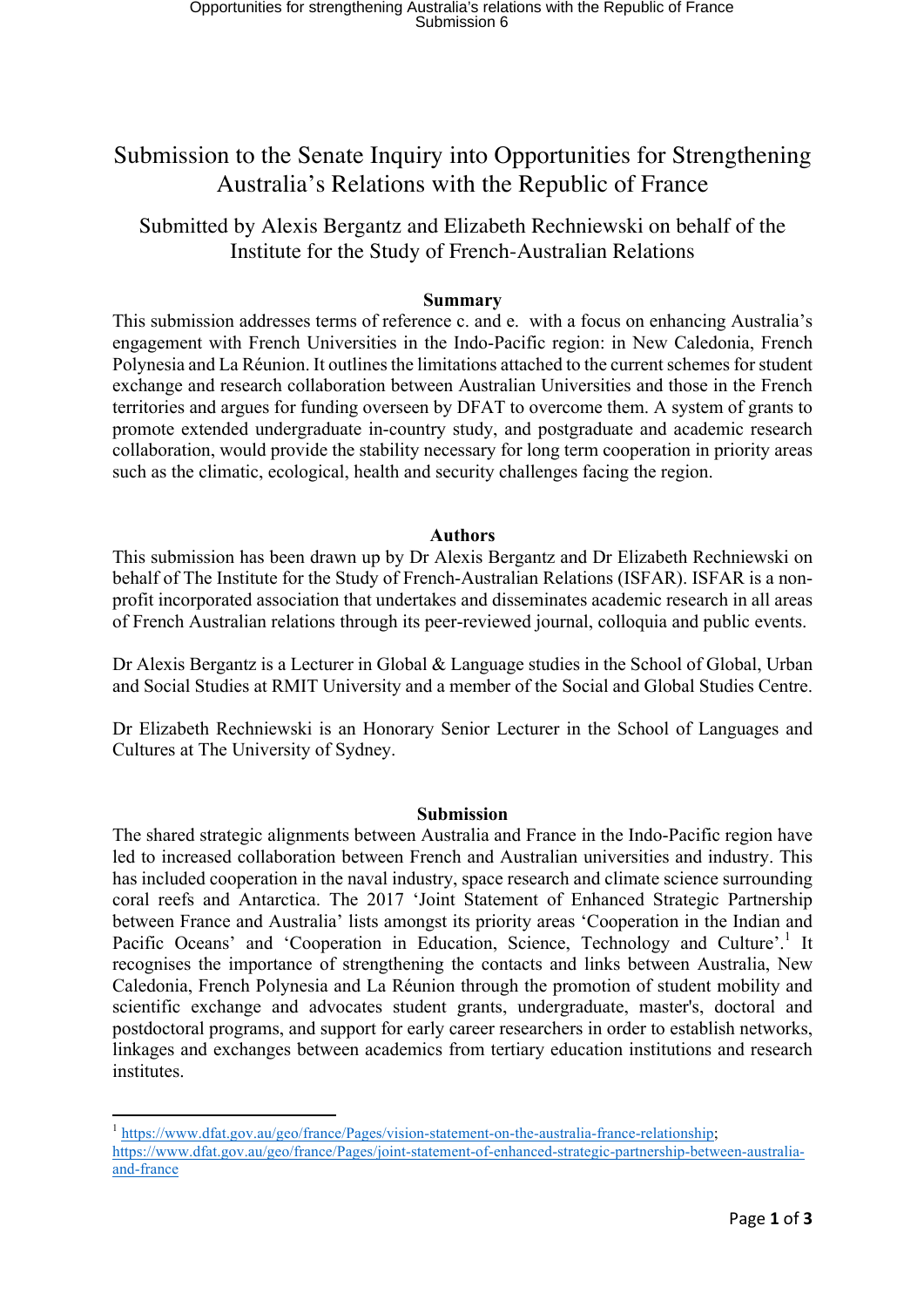# *Aims in relation to the terms of reference*

Our submission addresses terms of reference c. and e. of the inquiry and draws further on the government's stated aim of enhancing Australia's engagement with the Pacific and more broadly with the Indo-Pacific region. It aims to strengthen people-to-people ties and cultural and academic cooperation through creating opportunities for a more extensive exchange of tertiary staff and students between Australia and French territories in the Indo-Pacific, including New Caledonia, French Polynesia and Réunion. There is a clear national interest in strengthening ties between Australian Universities and the Universities of New Caledonia (UNC), French Polynesia (UPF), and La Réunion (UR) because of the potential for collaboration on the common issues specific to our region. France with its scientific, technical and intellectual strengths and its engagement with the Indo-Pacific region is our natural partner in tackling contemporary strategic and environmental challenges.

# **Existing arrangements**

### *Undergraduate exchange*

The New Colombo Plan, initiated by the Department of Foreign Affairs in 2014, has been successful in subsidising short-term study tours for undergraduate students, usually lasting two to three weeks, to New Caledonia and French Polynesia. The University of Melbourne (as a consortium with RMIT), UWA, James Cook, the University of Queensland and the University of Sydney are among those Australian universities that have taken advantage of this scheme and have reported on it positively.<sup>2</sup> On these trips the students follow specially designed language and culture classes and experience other forms of cultural engagement but do not attend the normal semester-long courses that enable deeper immersion in the life of the university and the territory.

Exchange agreements between the University of New Caledonia and Australian universities, that allow for a semester's or a year's study as a member of the student body, have been tried, but have generally had a low take up and have fallen into disuse (RMIT, The University of Sydney). The reasons for this include the cost of living in Australia for French students and a tendency for Australian students to prefer to undertake their language study in France, given that living costs there are not dissimilar to those in Noumea.

Our recommendations would enable undergraduate students to spend more extensive periods at the UNC, UPF and UR as members of the student body. Deep immersion in the life of the country would foster the people-to-people ties that have led to successful French-Australian research networks and associations such as the Australian French Association for Science and Technology (AFAS), founded by researchers who spent time studying in France (https://afas.org.au/).

### *Postgraduate and academic exchange*

In the case of postgraduate and staff exchanges, the potential for collaborative research is of the utmost significance. Postgraduate scholarships for longer term exchanges between Australian universities and French Pacific universities are rare and at the initiative of specific

 <sup>2</sup> Diane de Saint-Léger and Kerry Mullan, 2018. 'Short-Term Study Abroad Program. An Intensive Linguistic and Cultural Experience on a Neighbouring Pacific Island, in *The Routledge Handbook of Study Abroad Research and Practice*. Ed. Cristina Sanz and Alfonso Morales-Front.